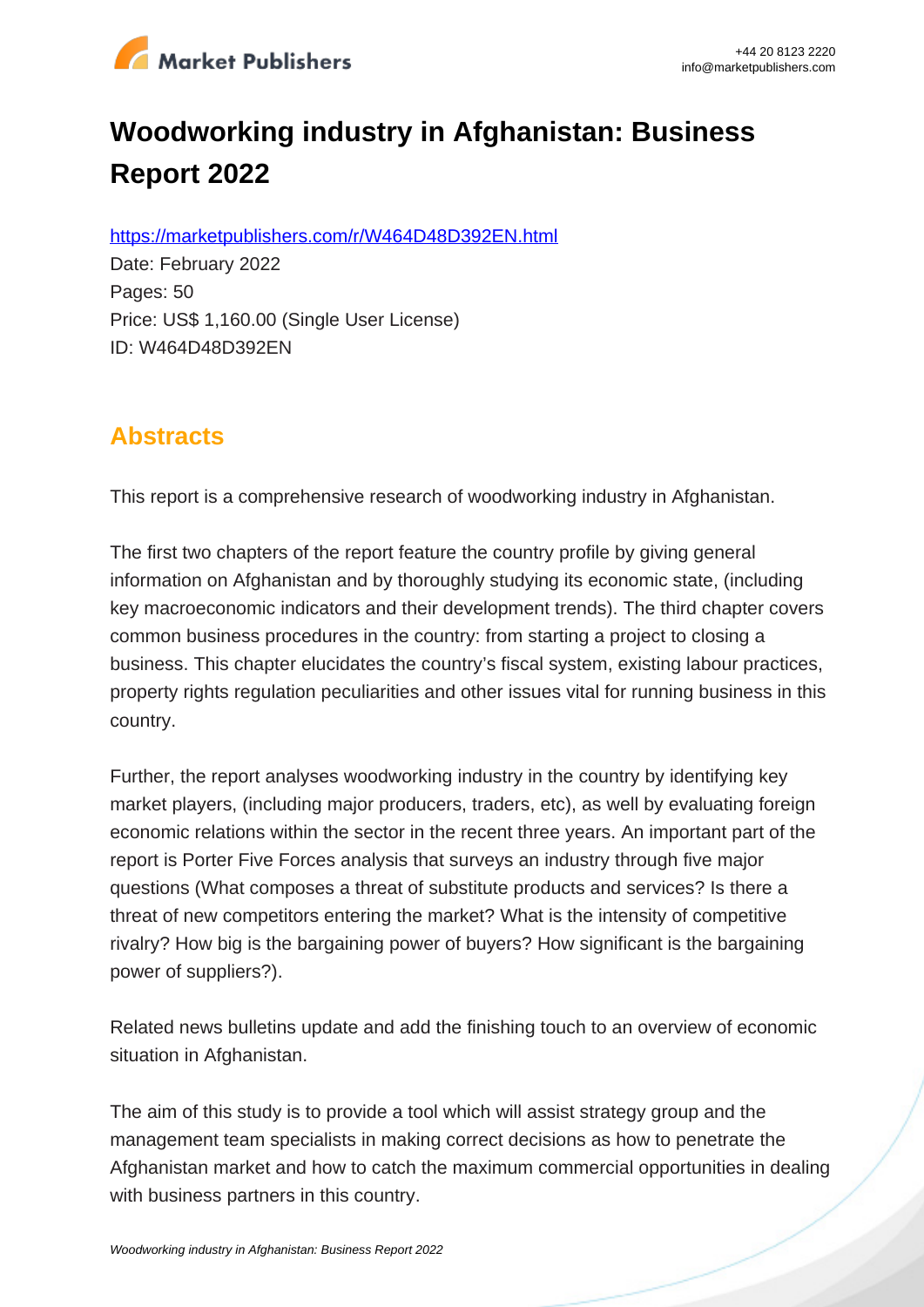

# **Contents**

## **1. AFGHANISTAN: COUNTRY PROFILE**

- 1.1. Geographical position
- 1.2. Historical background
- 1.3. Demography
- 1.4. Administrative divisions
- 1.5. Political situation
- 1.6. Economic situation
- 1.7. Foreign relations

1.8. Social environment and culture. Cultural differences and their impact on business negotiations

#### **2. AFGHANISTAN: FINANCIAL AND ECONOMIC PROFILE**

- 2.1. Country's Gross Domestic Product (GDP): historical trends and projection
- 2.2. Industrial production outlook
- 2.3. Afghanistan foreign trade
- 2.4. Current investment climate
- 2.5. Labor market overview. Current employment state
- 2.6. Ratings by major rating agencies

#### **3. PECULIARITIES OF DOING BUSINESS IN AFGHANISTAN**

- 3.1. Procedures for starting a business
- 3.2. Routine for building permits obtaining
- 3.3. Registration of ownership rights
- 3.4. Basic terms of providing business loans by banks
- 3.5. Measures for investments protection
- 3.6. Tax system
- 3.7. Foreign trade transactions
- 3.8. Debt collection
- 3.9. Business liquidation

### **4. AFGHANISTAN WOODWORKING INDUSTRY OVERVIEW**

### **5. AFGHANISTAN WOODWORKING INDUSTRY PORTER FIVE FORCES ANALYSIS**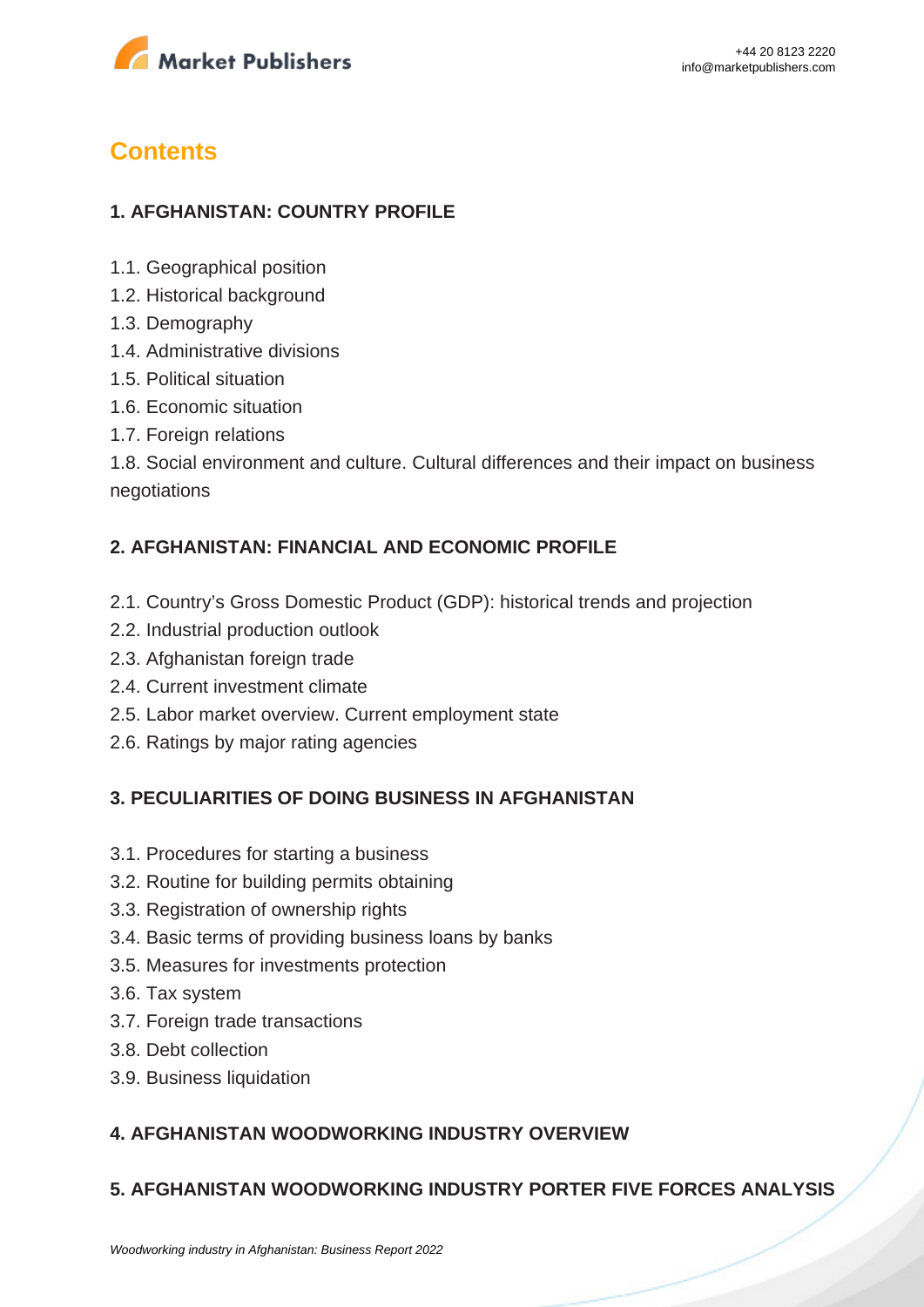

#### **6. AFGHANISTAN ECONOMY NEWS AND ANALYSIS DIGEST**

\*Please note that Woodworking industry in Afghanistan: Business Report 2022 is a half ready publication.

 It only requires updating with the help of new data that are constantly retrieved from Publisher's databases and other sources. This updating process takes 3-5 business days after order is placed. Thus, our clients always obtain a revised and updated version of each report. Please also note that we do not charge for such an updating procedure. Business Analytic Center (BAC) has information for more than 25,000 different products available but it is impossible to have all reports updated immediately. That is why it takes 3-5 days to update a report after an order is received.